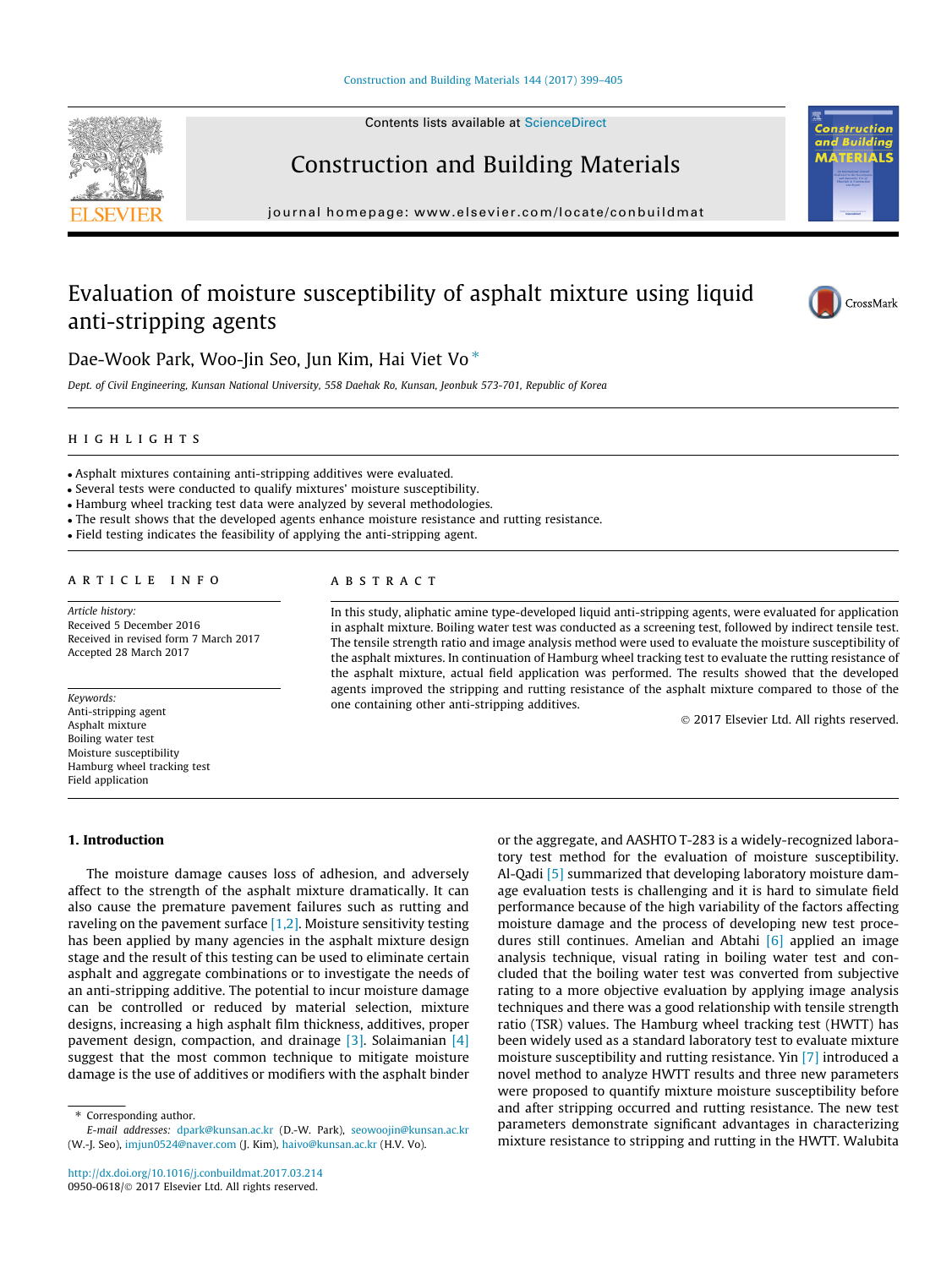#### Table 1

Aggregate gradation.

| (mm<br><b>Sieve</b><br>size               | $\Omega$<br>∠∪ |                                  | . .         |                                         | ر. ت     | v.v<br>.            | . | <b>U.IJ</b><br>. | 0.075<br>. |
|-------------------------------------------|----------------|----------------------------------|-------------|-----------------------------------------|----------|---------------------|---|------------------|------------|
| $\cdots$<br>Percent<br>passing<br>70<br>ີ | 100.0          | $\Omega$ $\Gamma$ .<br>83.Z<br>. | ' /I<br>7.7 | $\Gamma$ $\Gamma$ $\Gamma$<br>JU.U<br>. | -- - - - | $\sim$ $-$<br>ے.ں ے |   | 1 U.Z            | $\cdot$ .  |

[\[8\]](#page--1-0) suggested that the newly derived HWTT data analysis parameters, with considering the rutting path-history, yields promising results for predicting the early-life rutting performance of the Hot Mix Asphalt. Recently, many types of anti-stripping additives such as bio-additives, nano-composite, and glass fibers have been developed and examined by different methods. Subsequently, they showed positive effects on improving moisture damage and rutting resistance of asphalt mixture [\[9–11\]](#page--1-0).

The purposes of this study are to comprehensively evaluate the moisture susceptibility of asphalt mixtures modified with several anti-stripping additives based on laboratory tests, HWTT, and field application. Laboratory works included conducting screening test (boiling water test), and indirect tensile strength (ITS) test based on ASTM D3625-96 and KS F 2398, respectively on specimens prepared with different type of anti-stripping additives. Also, image analysis method was employed to estimate mixture stripping resistance and compared it with ITS test results. HWTT protocol of the Tex-242-F specification was implemented and the data were subsequently analyzed by current and new methodologies to evaluate moisture susceptibility and rutting resistance of the asphalt mixtures. Finally, actual field testing was performed to fortify the laboratory tests and HWTT.

## 2. Materials

Asphalt binder and aggregate are the main components in asphalt mixture. The aggregates represented materials currently in production for hot mix asphalt with the particle size distribution, shown in Table 1. Asphalt binder PG58-22 grade was used as the base in order to easily find the effect of anti-stripping additive on the performance of asphalt mixture.

Asphalt mixtures containing developed liquid anti-stripping agents (K) were evaluated in this study. The agent K consists of silane additive, amine type surfactant, and stabilizer. Seven kinds of the agent K, numbered from 1 to 7, have different proportions of silane additive to amine type surfactant. Also, controlled mixture (C), without additive, and mixtures with limestone powder (L), and commercialized anti-stripping agent, which is currently used in Korea (W), were made for comparison purpose. In all cases, the mineral powder additive content was 2 percent by weight of aggregates, while the liquid additives were dosed at a rate of 0.5 percent by weight of asphalt binder.

## 3. Laboratory testing and analysis

This section covers the screening test for initial evaluation followed by the ITS test for moisture susceptibility evaluation and an image analysis.

#### 3.1. Screening test (boiling water test)

This test procedure is a quick and simple method for evaluating the moisture sensitivity of an aggregate-asphalt mixture in order to select the expected anti-stripping agent, K. About 500 ml of distilled water is brought to boiling in a 1000–2000 ml glass beaker. Afterwards, the prepared aggregate-binder mix is placed into the boiling water. After 10 min  $\pm$  5 s, the mixture is allowed to cool while the stripped asphalt is skimmed away. The water is drained, and the wet mixture is placed on a paper towel and allowed to dry.





Visual rating is conducted to assess the level of stripping by the ratio of stripped aggregate particles to the amount of total [\[12\]](#page--1-0).

In boiling water test, thirty samples were tested in boiling water in order to provide 3 replicates for each type of mixture. Fig. 1 shows the average results of screening test. The liquid agents are proved to provide positive effect to moisture resistance. Limestone powder, in this test, shows a drawback with high level of stripping. Among the developed anti-stripping agents K, mixes K-3 and K-6 were chosen to conduct the next stage of testing due to their low level of stripping percentage, 6.6% and 8.7%, respectively compared to the others.

## 3.2. Indirect tensile strength test

Indirect tensile strength (ITS) test was conducted to investigate the effect of anti-stripping additives on moisture susceptibility characteristic. The damage due to moisture is controlled by the specific limits of the tensile strength ratios (TSR). ITS test was performed according to the KS F 2398 [\[13\]](#page--1-0) by compacted specimens of 100 mm in diameter and 63.5 mm in height at air voids  $7 \pm 0.5$  percent. The specimens were separated into two subsets, unconditioned subset for dry ITS test and conditioned subset for wet ITS test. For conditioned specimens, they were saturated with water to between 55 and 80 percent then placed in a vacuum container filled with water. A vacuum of 13–67 kPa absolute pressure was applied for 5–10 min. Each specimen was wrapped in a plastic bag containing 10 mL of water and place it in a freezer at  $-18$  °C for at least 16 h. The conditioned specimens were thawed in a bath of distilled water at  $60 °C$  for 24 h. While the conditioned specimens were being conditioned, the unconditioned specimens stored at room temperature. All the specimens were cured in a  $25^{\circ}$ C water bath for a minimum of 2 h prior to testing. There were 3 replicates for each type of mixture with the total of 15 specimens.

ITS test was conducted using ITS tester. During the test, compressive load was applied through two loading strips with a constant loading rate of 50 mm/min. The maximum indirect tensile force, at failure, was recorded and the corresponding ITS of the asphalt mixture was determined. The ITS,  $S_t$ , is calculated using Eq. (1):

$$
S_t = \frac{2000P}{\pi Dt} \tag{1}
$$

where,

 $P =$  the maximum load (N),

 $t =$  the thickness of specimen (mm), and

 $D =$  the diameter of specimen (mm).